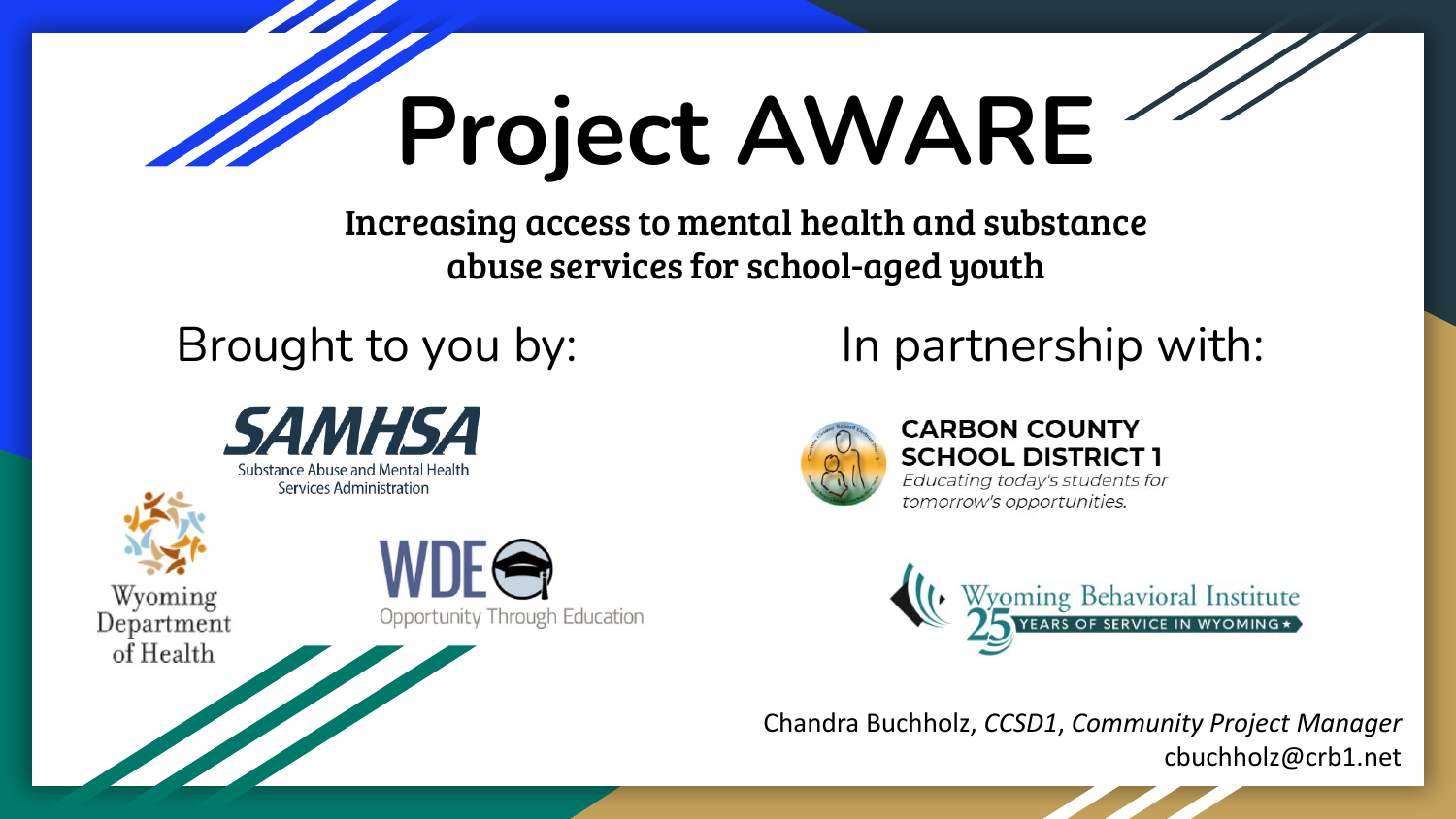## **What is Project AWARE?**

#### **AWARE = Advancing Wellness and Resiliency in Education**

A Substance Abuse and Mental Health Services Administration (SAMHSA) grant offered to State Education Agencies, in partnership with State Mental Health Agencies and three Local Education Agencies, for the purpose of building and expanding the capacity to:

- $1)$ Increase awareness of mental health issues among school-aged youth.
- $2)$ Provide training for school personnel and other adults who interact with school-aged youth to detect and respond to mental health issues.
- 3) Connect school-aged youth who may have behavioral health issues (including emotional disturbances or serious mental illness), and their families, to needed services.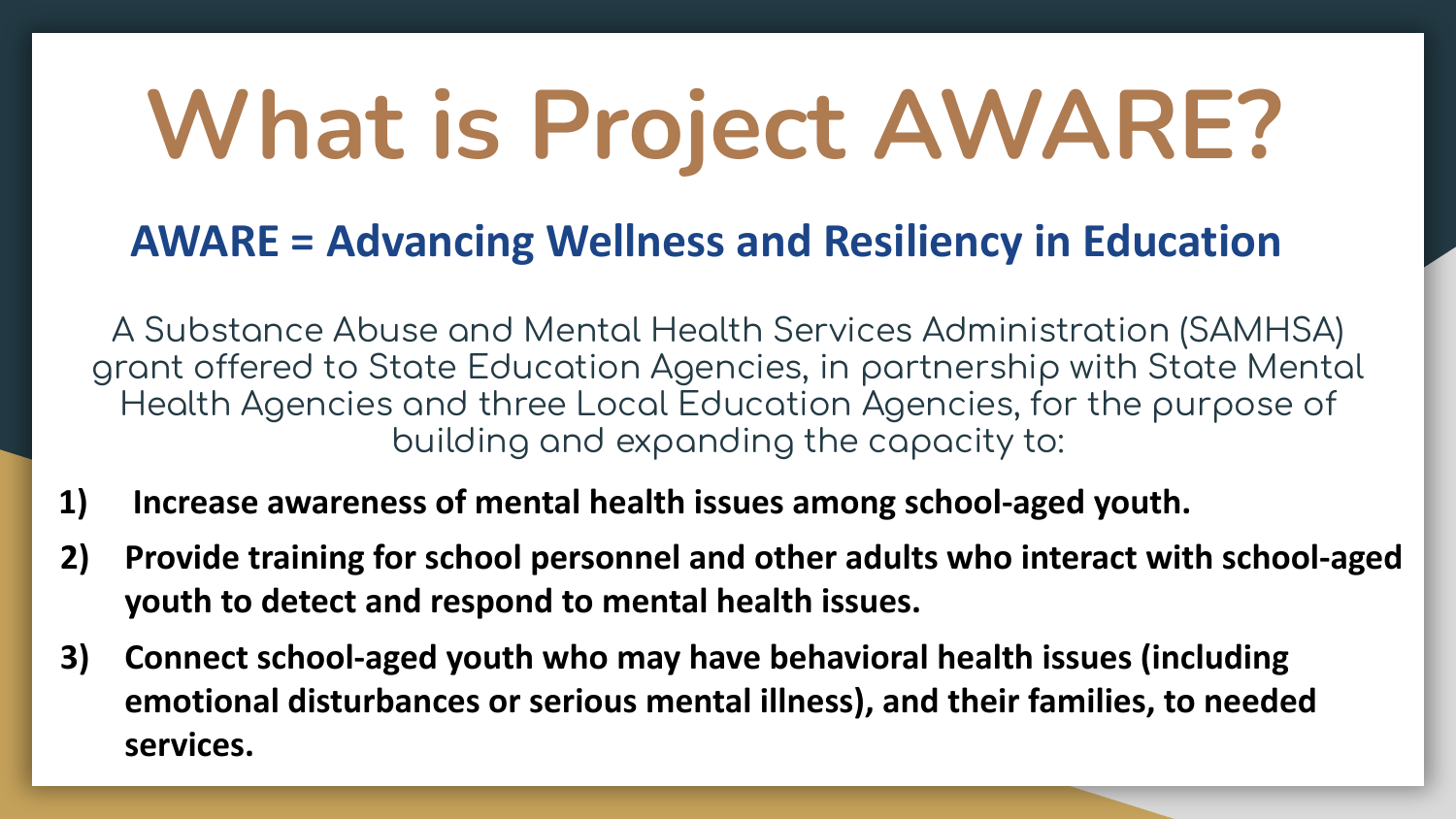**The program builds upon the successful strategies of the Safe Schools/Healthy Students Initiative that have been effective in creating safe and secure schools and promoting the mental health of students in communities across the country by:**

- ❖ Facilitating a closer relationship between state and local implementation of policies and programs
- ❖ Supporting the development of integrated systems that create safe and respectful environments for learning and promoting the mental health of school-aged youth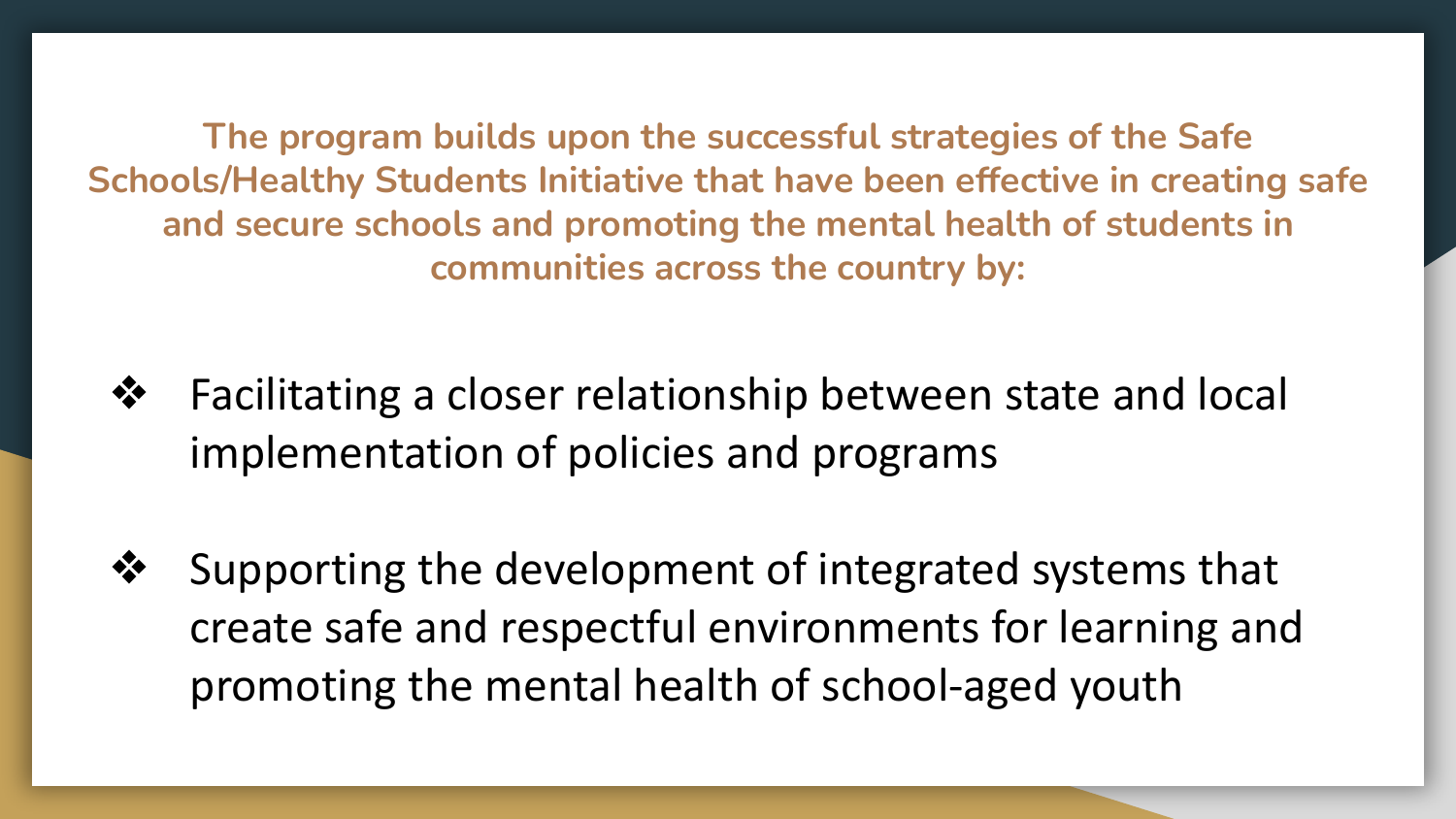## Goals of AWARE are:

- $\star$  Increase, and improve access to, culturally competent and developmentally appropriate schooland community-based mental health services, particularly for children and youth with SED or SMI
- $\star$  Develop school-based mental health programs staffed by behavioral health specialists, in order to screen for, provide early intervention for, and to address any ongoing mental health needs of children with symptoms consistent with a mental disorder(s) or SED
- $\star$  Conduct outreach and engagement with school-aged youth and their families to increase awareness and identification of mental health issues and to promote positive mental health
- ★ Help school-aged youth develop skills that will promote resilience and promote pro-social behaviors; avert development of mental and behavioral health disorders; and prevent youth violence
- $\star$  Equip schools with the ability to immediately respond to the needs of youth who may be exhibiting behaviors/psychological signs of a severity indicating the need for clinical intervention
- $\star$  Develop an infrastructure that will sustain and expand mental health and behavioral health services and supports for school-aged youth when federal funding ends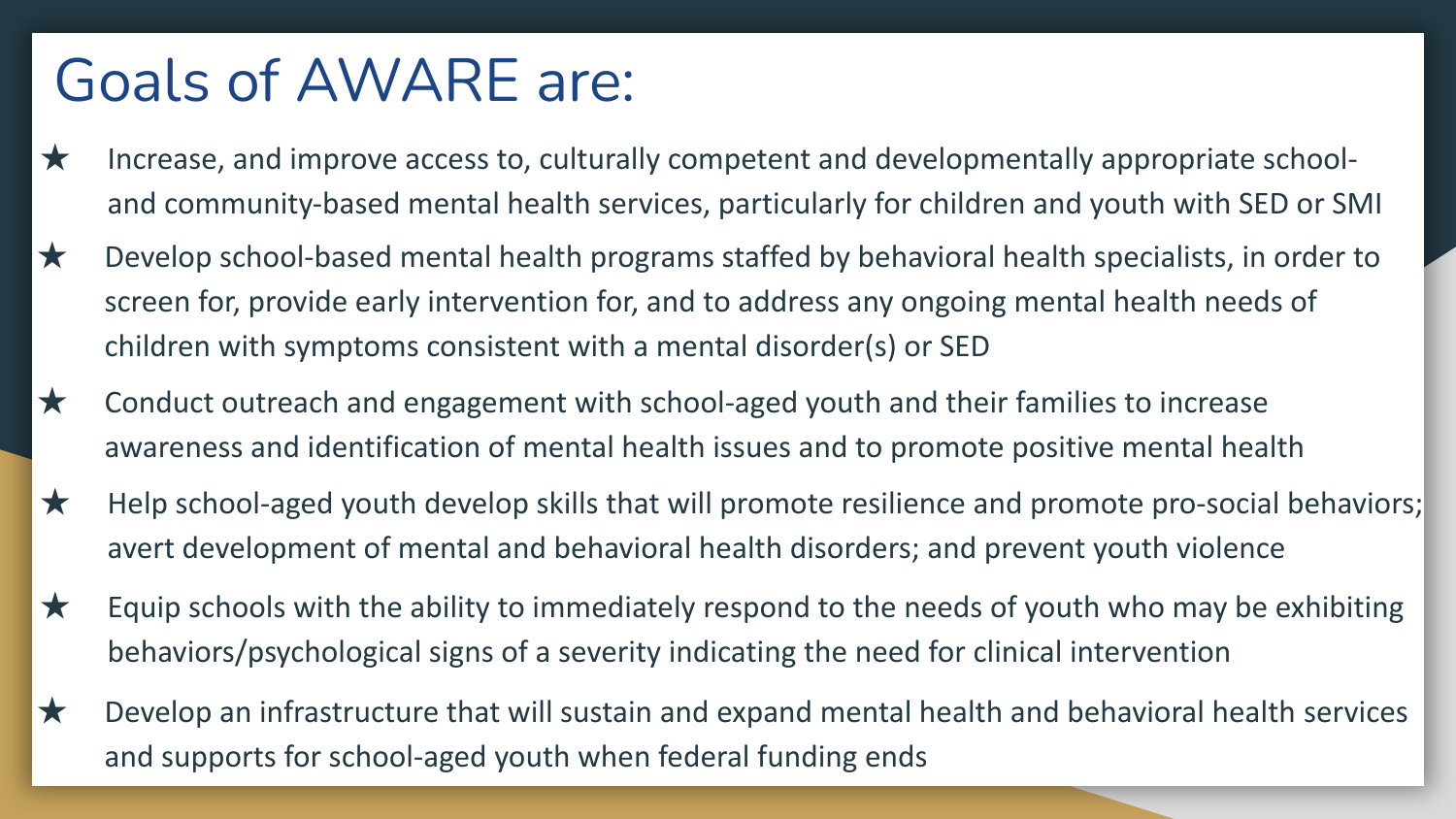## **Why Wyoming?**

#### Mental Health is identified as a high priority in Wyoming for all age groups.

- ❖ Wyoming's 2017 suicide rate was four times higher than the national average (CDC, 2017).
- $\bullet$ Wyoming identified a need for additional support with substance abuse treatment (State Needs Assessment, 2018).
- $\bullet$ Pandemic: 93% increase in people taking online assessments for anxiety and a 62% increase for depression assessments.
- ❖ Wyoming ranks 45th in the nation for access to care due to its rural nature.
- ❖ WDE calculated a 20% prevalence rate in CCSD1 (332 students per year).

#### ... and the need for a statewide system is critical due to Wyoming being such a rural state!

- Wyoming occupies 97,818 square miles, which makes it the 10th largest state.
- Yet, it is the least populated with a population of 578,759 (in 2019)!  $\blacktriangleright$
- Of the 23 counties, 17 are considered frontier (meaning having less than six people per  $\blacktriangleright$ square mile), 4 counties are considered rural, and only 2 as urban.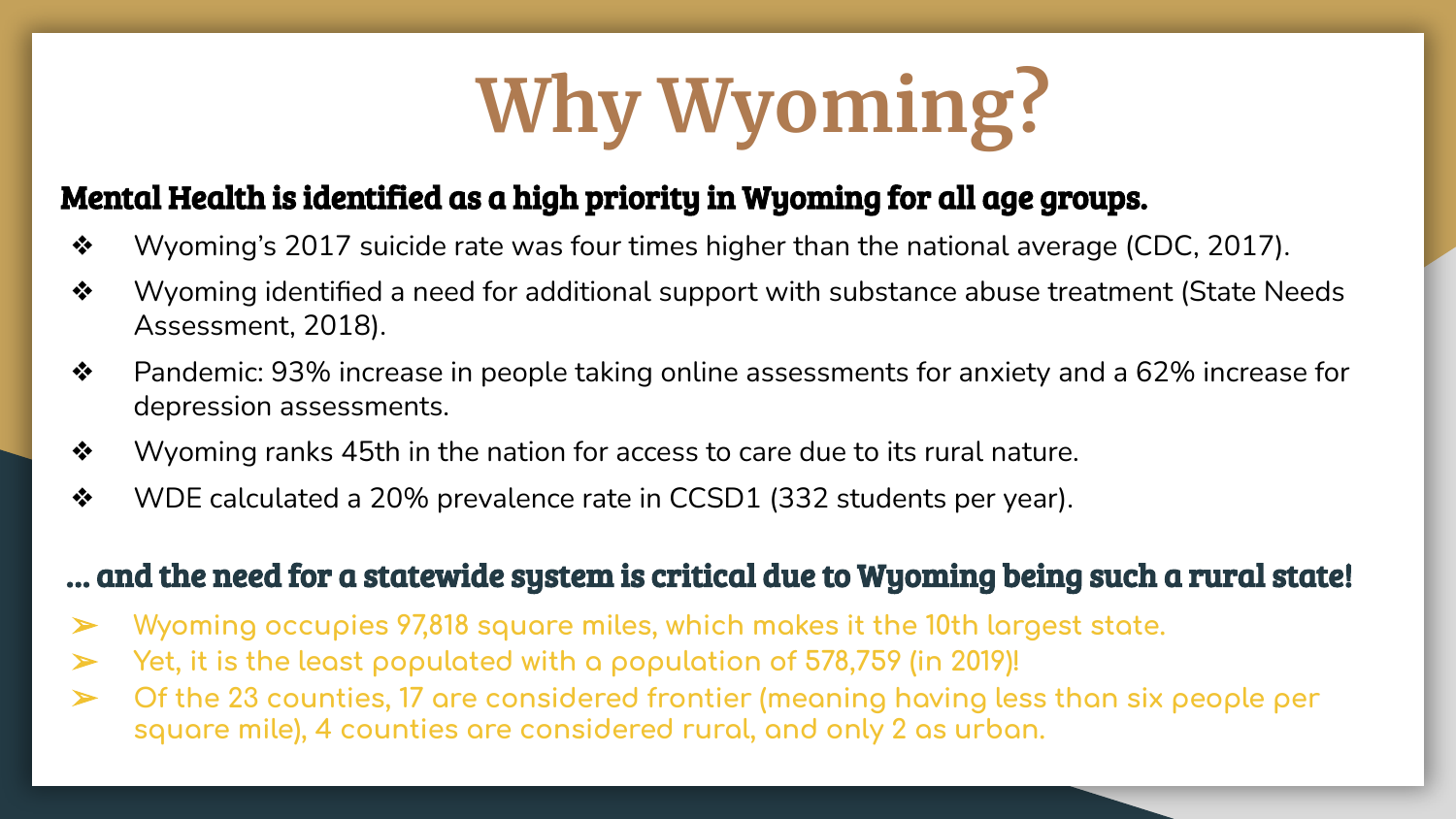## **Wyoming Project AWARE...**

is designed to implement and enhance a comprehensive, coordinated, and integrated school and community mental health services system.

- Increase access to mental health and substance abuse services for school-aged youth
	- $2.$ Increase each LEA's student, parent, and family knowledge of mental health and substance abuse services available and develop student skills that will promote resilience, pro-social behaviors, and prevent youth violence through outreach, engagement, and training
	- $3<sub>1</sub>$ Increase each LEA's capacity to recognize and appropriately respond to mental health and substance abuse needs of students through professional development and training
	- Develop state and LEA level infrastructures to foster wellness in 4. school-aged youth and their families



**Goals:**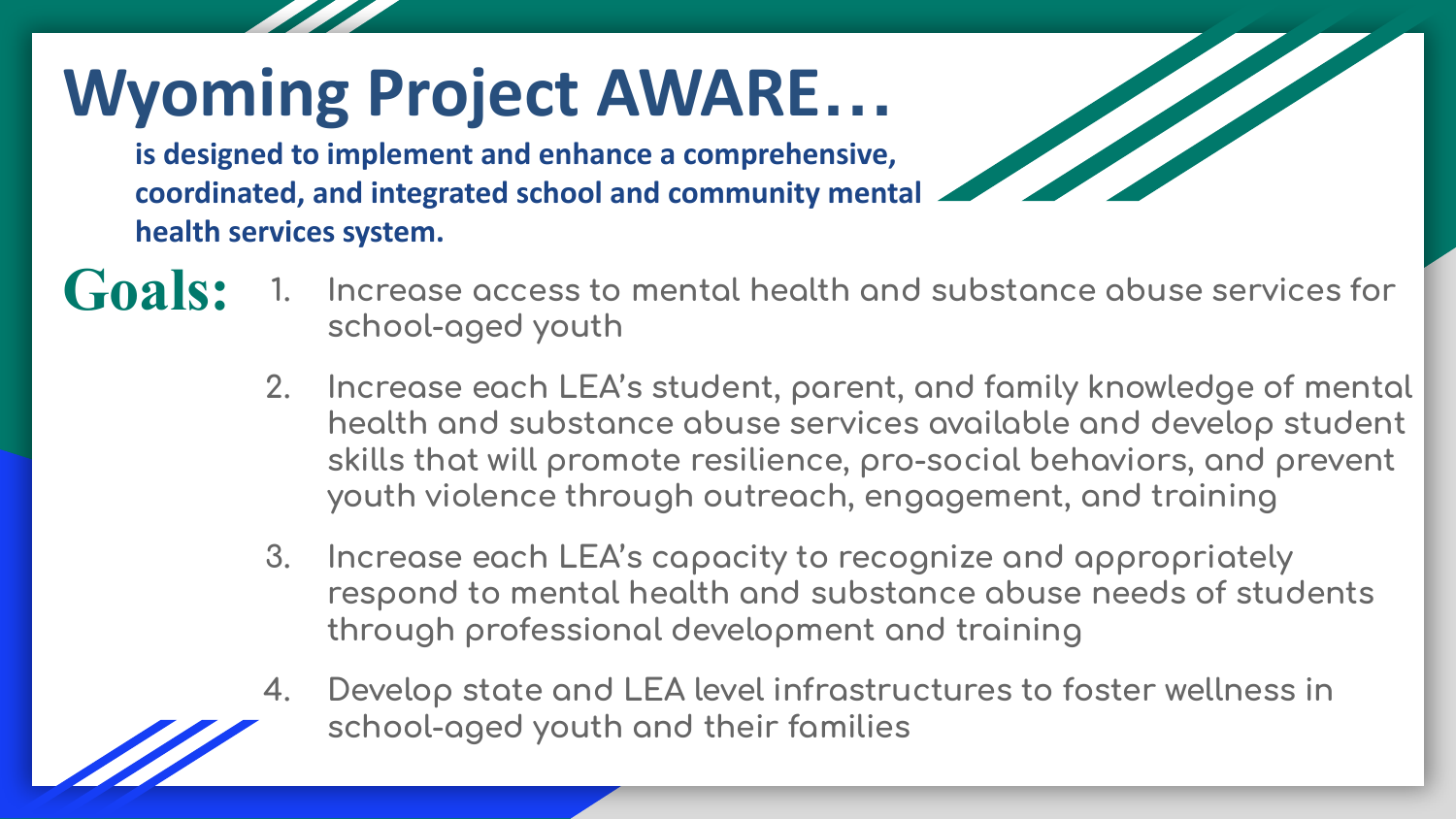## **Who?**



Substance Abuse and Mental Health Services Administration

Opportunity Through Education



#### 2020 Grant Local Education Agencies (LEAs):

- $\triangleright$  Campbell County School District #1
- ➢ Fremont County School District #1
- ➢ Park County School District #1

#### 2021 Grant Local Education Agencies (LEAs):

- ➢ Carbon County School District #1
- ➢ Sweetwater County School District #1
- ➢ Uinta County School District #1

#### State Mental Health Agencies:

- ❖ \* Wyoming Behavioral Institute
- ❖ Central Wyoming Counseling Center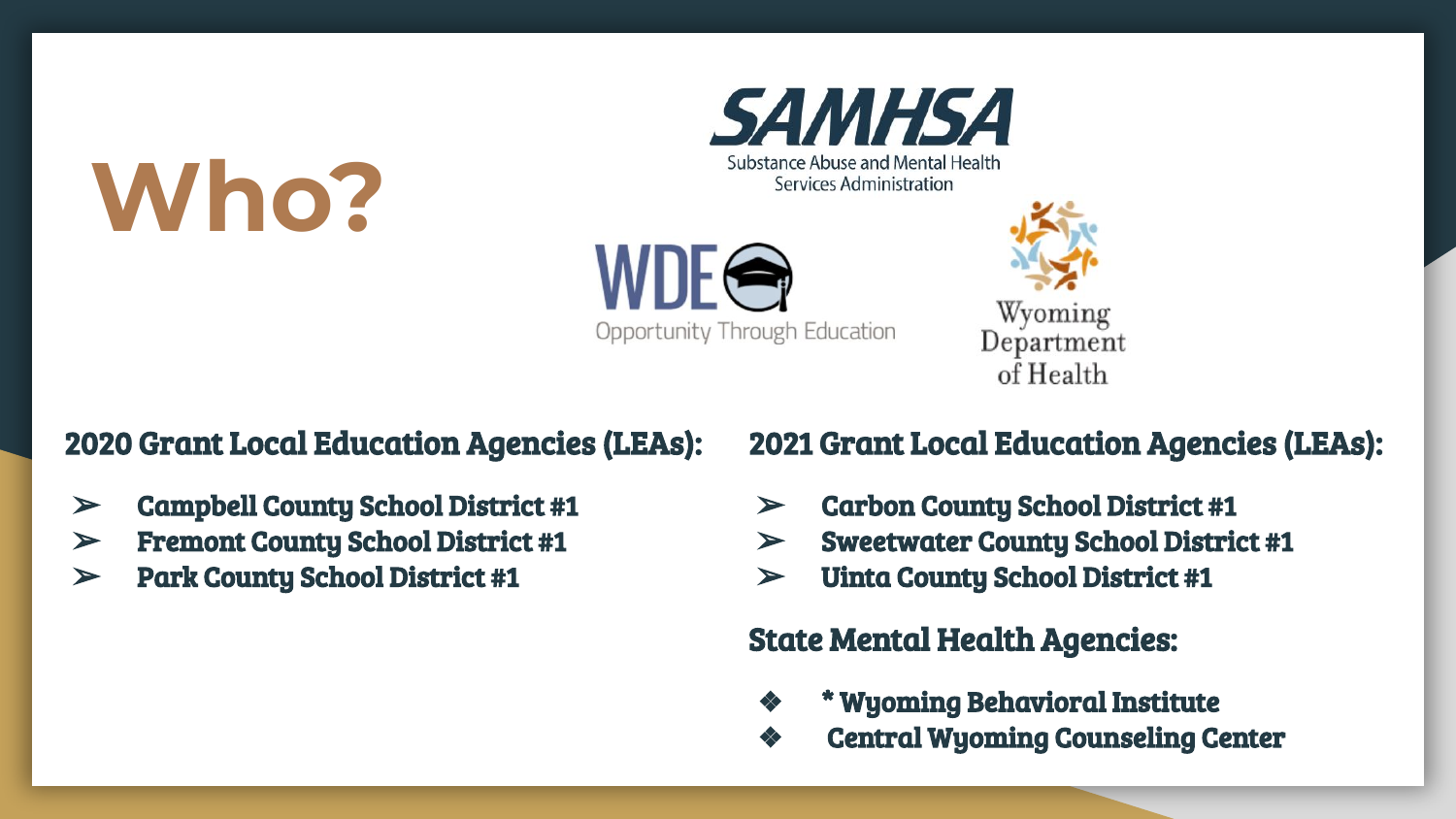## **2021 LEA Data:**

- $\rightarrow$  CCSD #1, Sweetwater #1, and Unita #1 have a combined student population of 9,466.
- $\rightarrow$  With an estimated 20% prevalence rate, that is a potential to serve up to 1,893 students!
- $\rightarrow$  Teletherapy is growing and will help us reach the underserved populations in our communities. (The Wyoming Telehealth Association reports that 79% of all telehealth is utilized for behavioral health needs.)
	- **\*Schools are an ideal place to provide mental health services because we can break through the barriers that prevent care otherwise** (ie. cost, time, transportation, family circumstances/no support, and lack of enough mental health providers**).**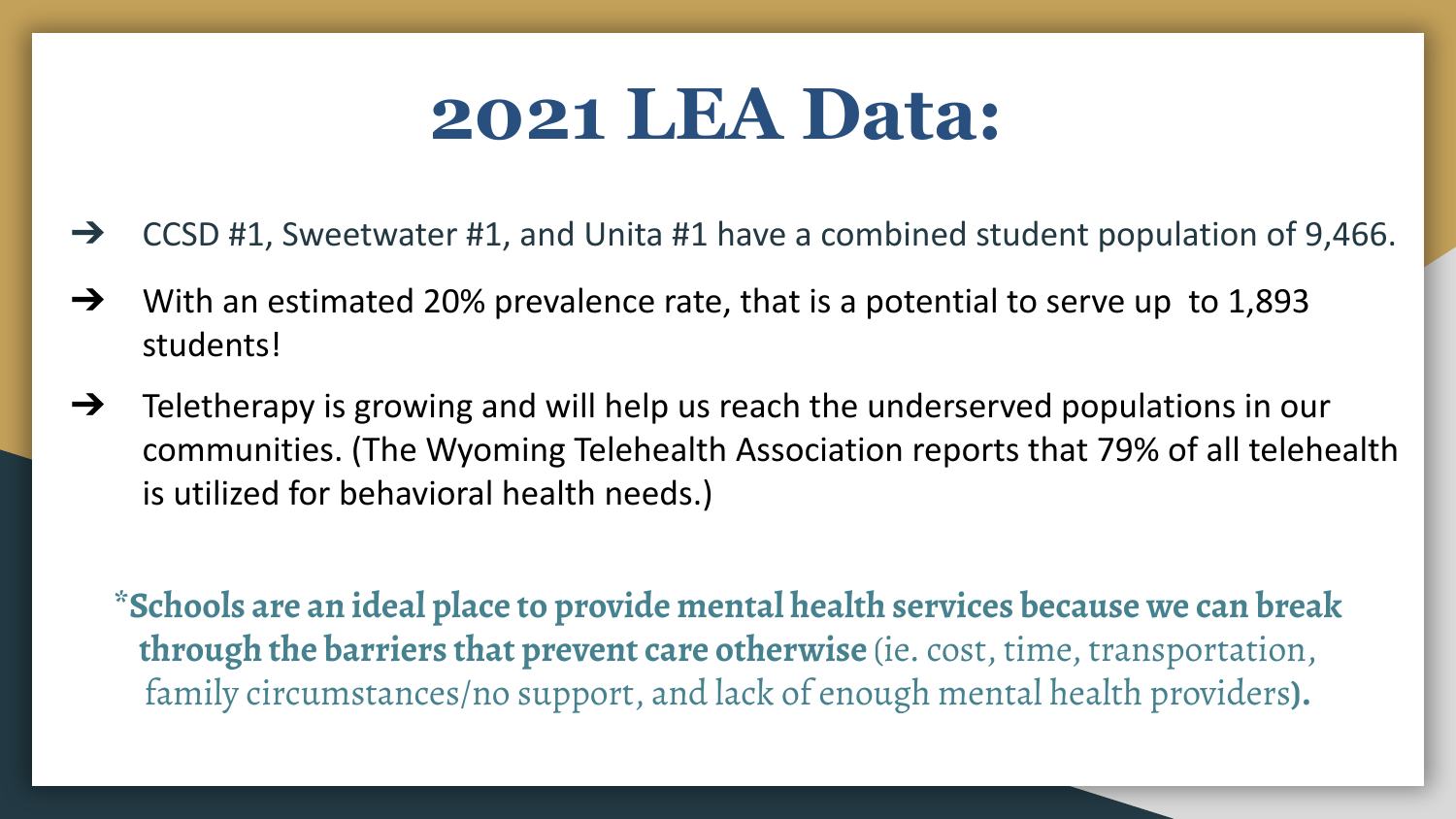## How?

**A telehealth model is being implemented in order to reach our underserved population by supplementing the mental health services already available in Carbon County.**

#### **What it looks like:**

- Community Project Manager A local representative to serve as the primary point of contact for all Wyoming Project AWARE SAMHSA grant responsibilities and provide comprehensive planning
- Mental Health Professional (WBI) Designated to CCSD1 to provide direct care services and help develop district level strategies for effective intervention to develop healthy, safe, and caring environments
- Mental Health Aide (WBI) On site to provide the clinician with support duties (intake, case management, scheduling, referrals, etc.)
- 5 Teletherapy Rooms Equipped with IT and furniture/decorations conducive to a therapy session
- Learning Collaborative Representation from a variety of stakeholders to guide the direction of the program to make sure we are meeting the needs of our community
- Professional Training and Services Training and services will be provided based on need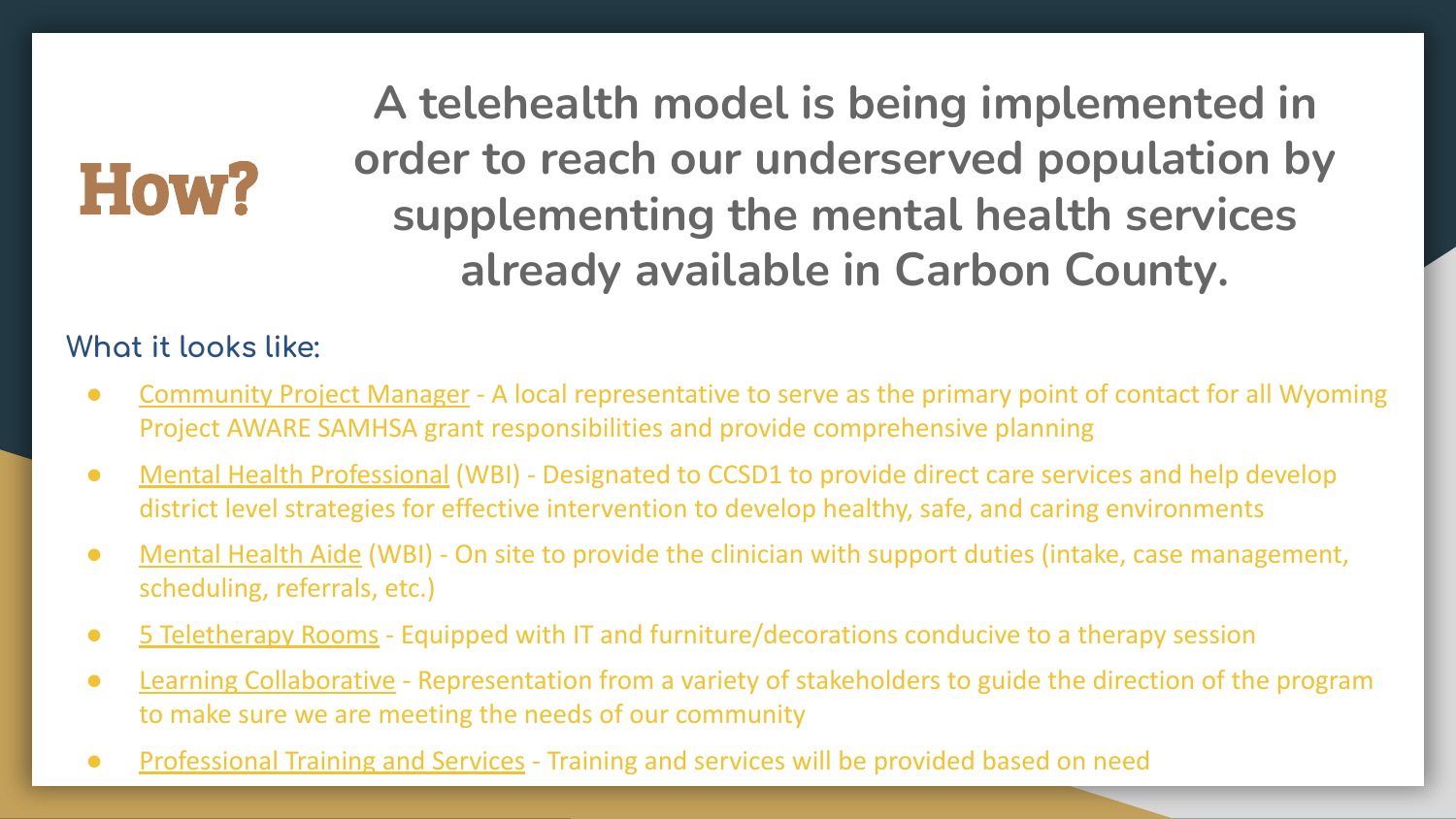## **Where do you fit in?**

- Provide referrals CCSD #1 doesn't see or know everything!
- Referral partners We can't meet the needs of everyone and need your help!
- Group Therapy Sessions
- Professional Training Violence and Bully Training, Suicide Prevention, Substance Abuse Training
- Other Services as Needed Family Organization Services, Other identified gaps in service

**The objective of Project AWARE is to break down the barriers to, and create a sustainable model for the future of, mental health services in Carbon County!**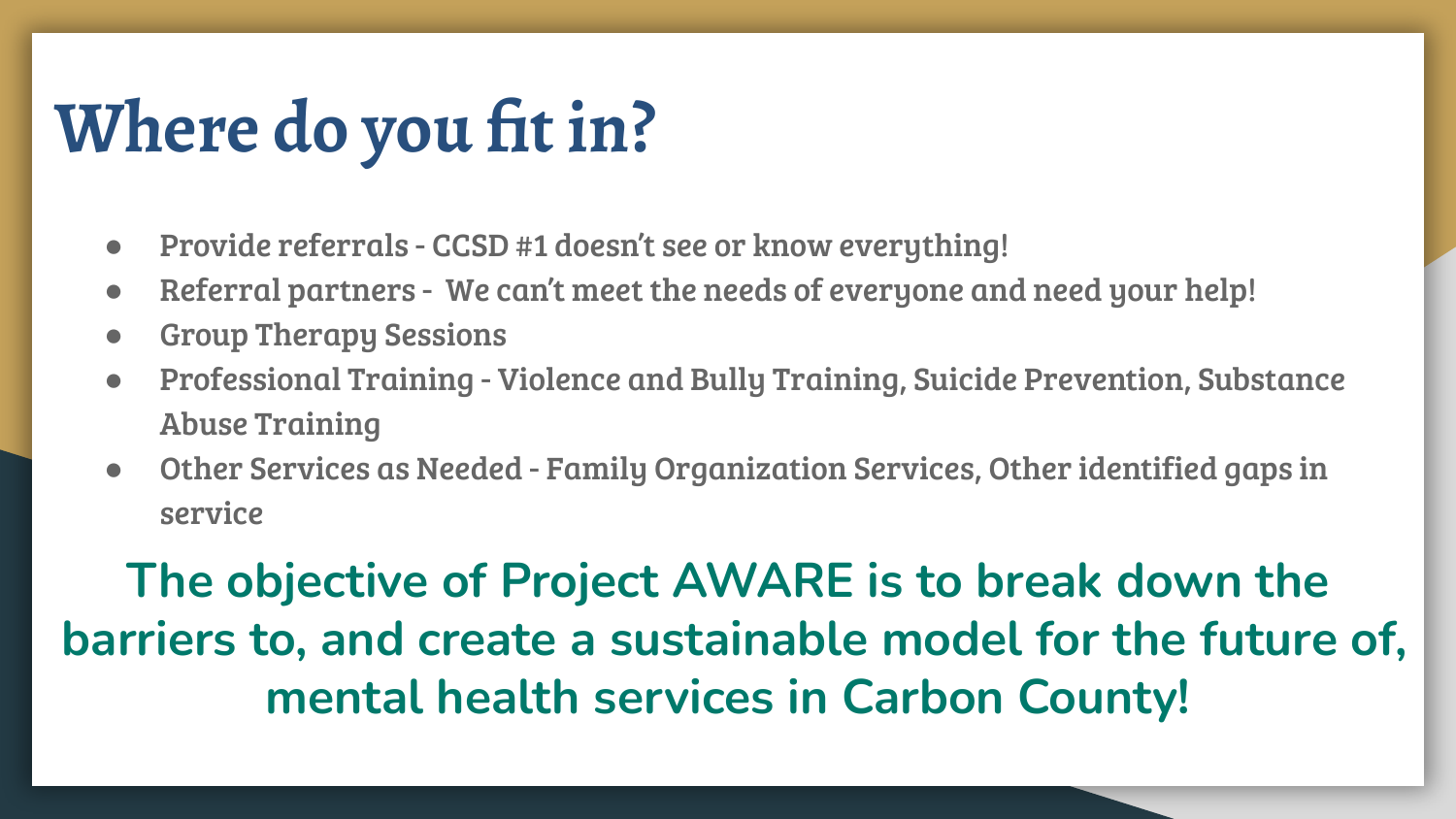#### **What Wyoming Project AWARE 2021 will do is...**

… connect students to mental health and substance abuse services in the school and beyond the school's walls through telehealth...

… provide professional development and training to staff to recognize and respond to mental health and substance abuse needs...

… standardize data collection to be able to analyze youth and family mental health data in order to make trend and gap analysis and see the correlation between youth and adult behavior...

### **… through collaborations with state and local**